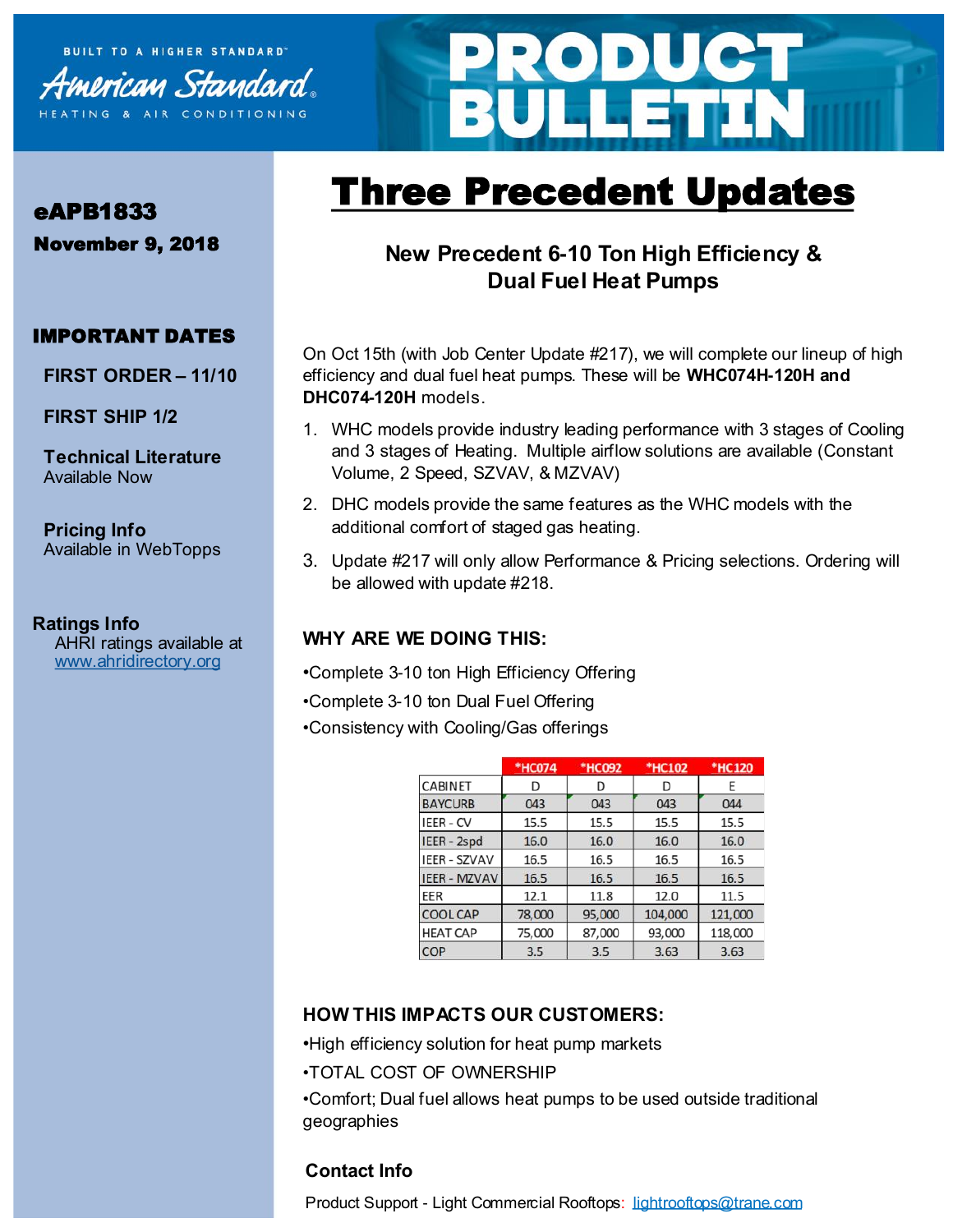



# Three Precedent Updates

# eAPB1833 November 9, 2018

#### IMPORTANT DATES

**Technical Literature** Available Now

**Pricing Info** Available in WebTopps

## **Ratings Info**

AHRI ratings available at [www.ahridirectory.org](http://ahridirectory.org)

# **Precedent Standard Efficiency 10 Ton Gas High Heat Change**

On Oct 15th (with Job Center Update #217), we will be changing the high heat gas inputs and outputs on our 10 ton standard efficiency high heat (**YSC120H\*\*H**) models.

•High heat 2nd stage input is changing from 250,000 Btu to 235,000 Btu •High heat 1st stage input is changing from 175,000 Btu to 164,500 Btu •High heat 2nd stage output is changing from 200,000 Btu to 188,000 Btu •High heat 1st stage output is changing from 140,000 Btu to 131,600 Btu •Improvements have also been made to our Propane (LP) Kits with flame shaper block-off plates and to our High Altitude Kits

#### **Why we're doing this:**

•This is being done to improve the long term reliability of our units.

#### **How it Threeimpacts our customers:**

•High heat output is lower than previous models

•The service digit is changing to accommodate the change. Minor and Major Design Sequence remains the same. Therefore, NO change to the ordering digits of the model number.

•No change to Low or Medium heat models nor to High Efficiency or eFlex models performance

#### YSC120H\*\*H HEAT LEVELS

|              | Current    |           |
|--------------|------------|-----------|
|              | 1st Stage  | 2nd Stage |
| Input (Btu)  | 175,000    | 250,000   |
| Output (Btu) | 140,000    | 200,000   |
|              |            |           |
|              | <b>New</b> |           |
|              | 1st Stage  | 2nd Stage |
| Input (Btu)  | 164,500    | 235,000   |
| Output (Btu) | 131,600    | 188,000   |
|              |            |           |

#### LP & High Altitude Kits

| <b>CURRENT</b> | <b>NEW</b>          |  |
|----------------|---------------------|--|
| BAYLPKT029D    | BAYLPKT029E         |  |
| BAYLPKT030A    | BAYLPKT030 <b>B</b> |  |
| BAYLPKT050C    | BAYLPKT050D         |  |
| BAYHAKT010E    | BAYHAKT010F         |  |

## **Contact Info**